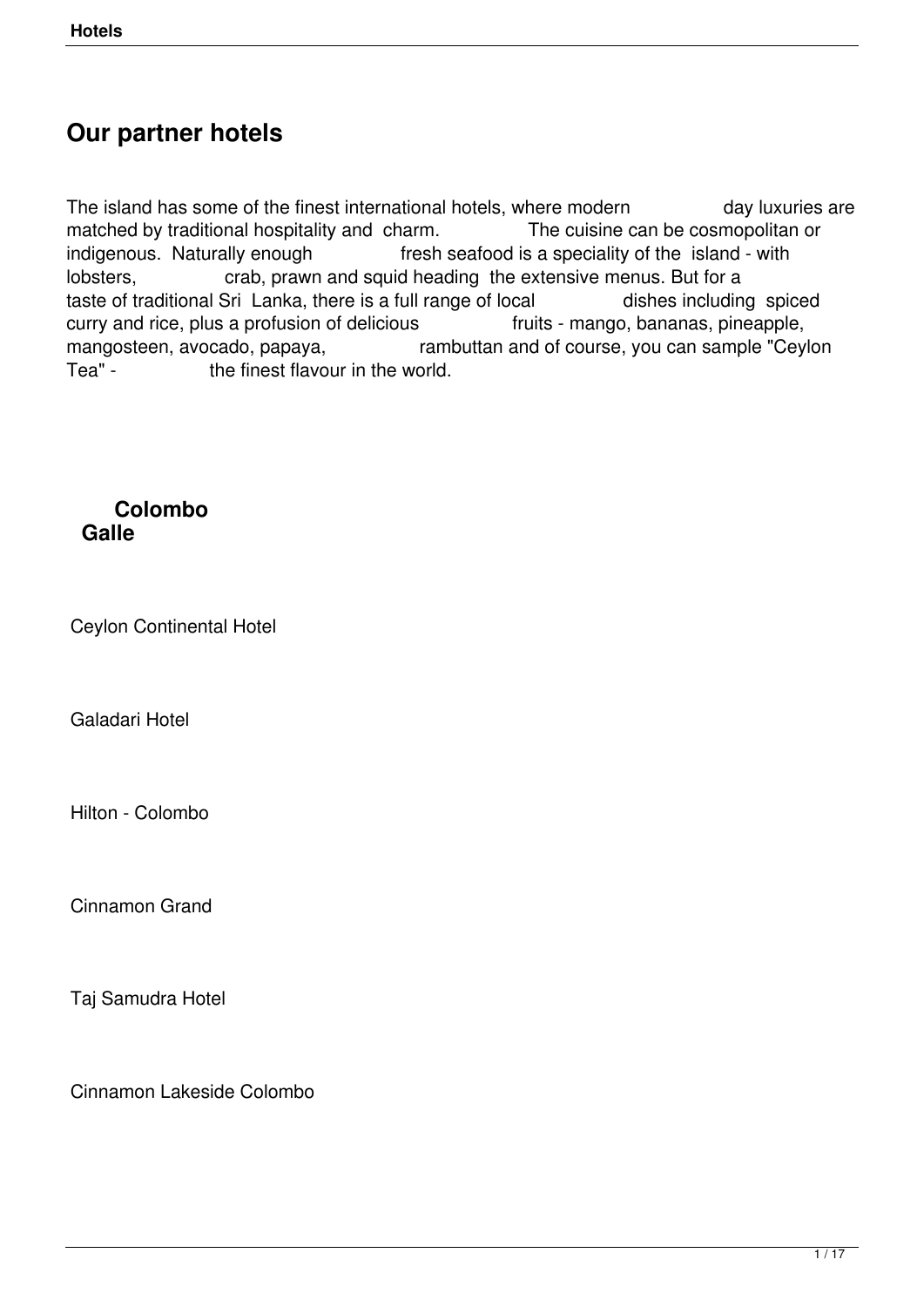Hilton Colombo Residence

Ramada - Colombo

Mt.Lavinia Hotel

Hotel Renuka

Galle Face Hotel

Global Tower Hotel

Indra Regent Hotel

Sapphire Hotel

Grand Oriental Hotel

Airport Garden Hotel

Berjaya Mount Royal Beach Hotel

Palm Beach Hotel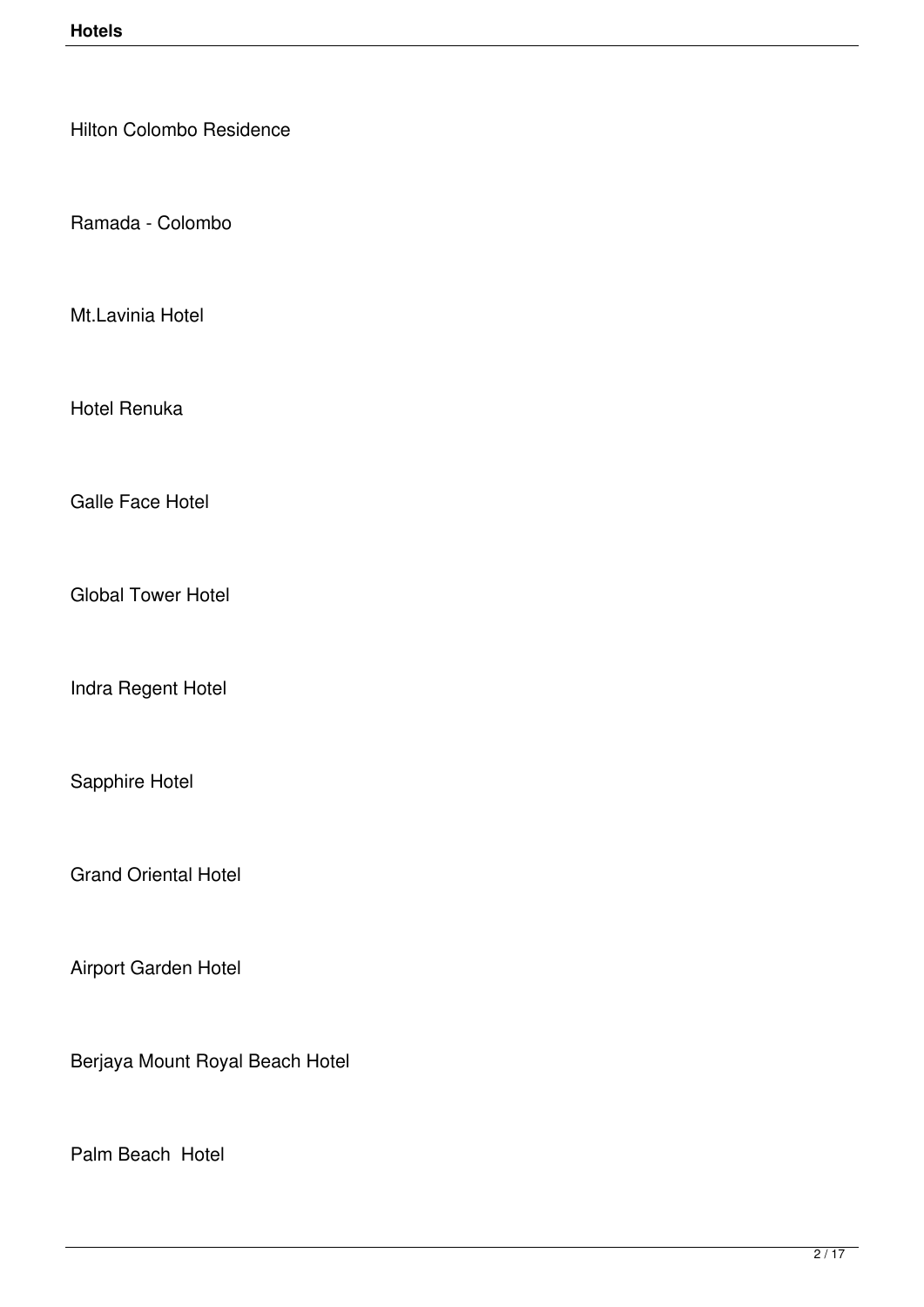Field View Holiday Resort

Ranmal Holiday Resort

Mount Breeze Hotel

Omega Inn

Pearl City Hotel

Randiya Hotel

Colombo City Hotel

Goodwood Plaza Hotel

Janaki Hotel

Heritance Ahungalla

Taj Exotica Hotel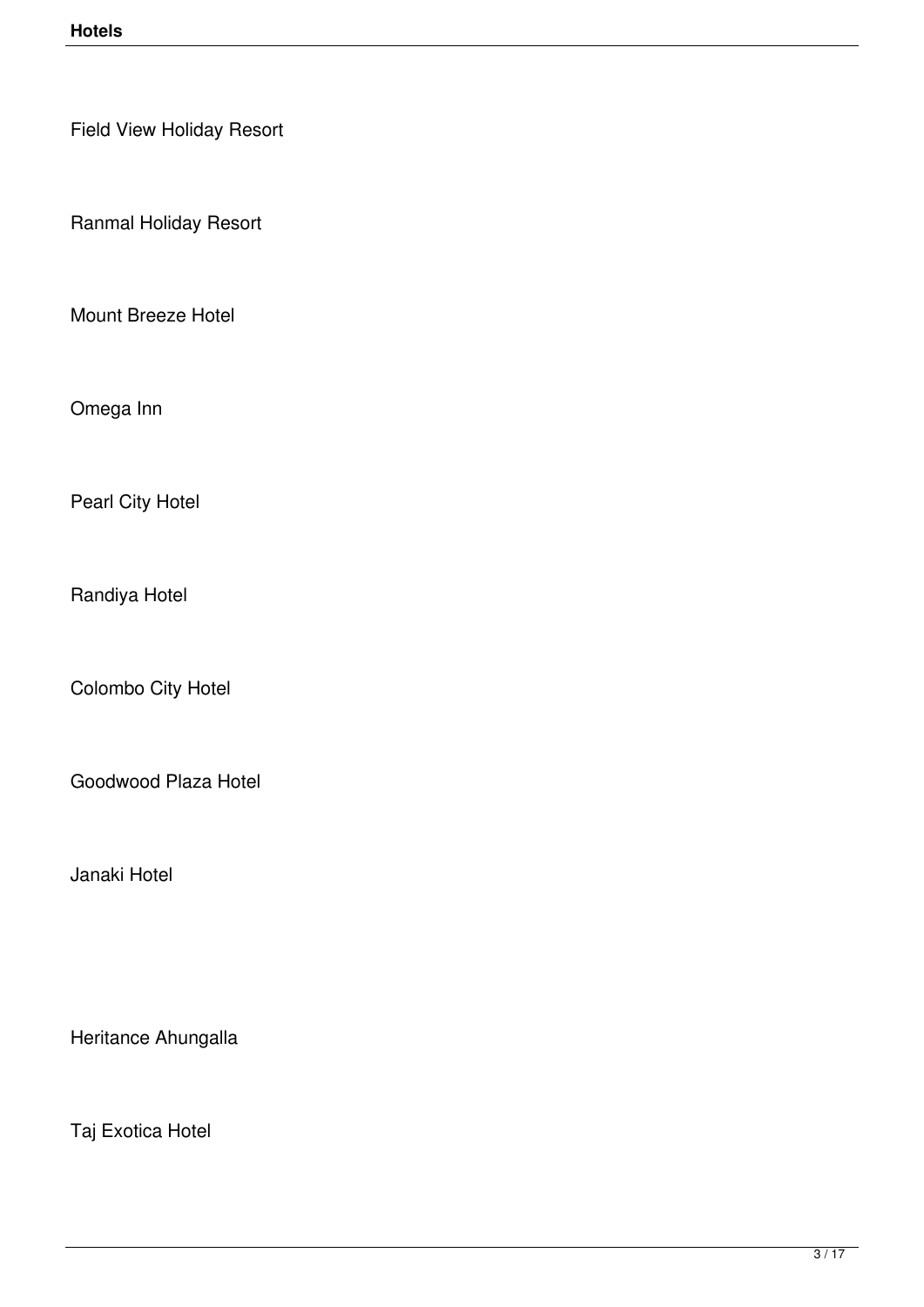The Blue Water

Bentota Beach Hotel

Hotel Ceysands

Koggala Beach Hotel

Lihiniya Surf Hotel

Serendib Hotel

Hotel Kabalana

Sanmira Renaissance

Hotel Bentota Village

**Susanthas** 

Lady Hill Hotel

Austrian Beach Hotel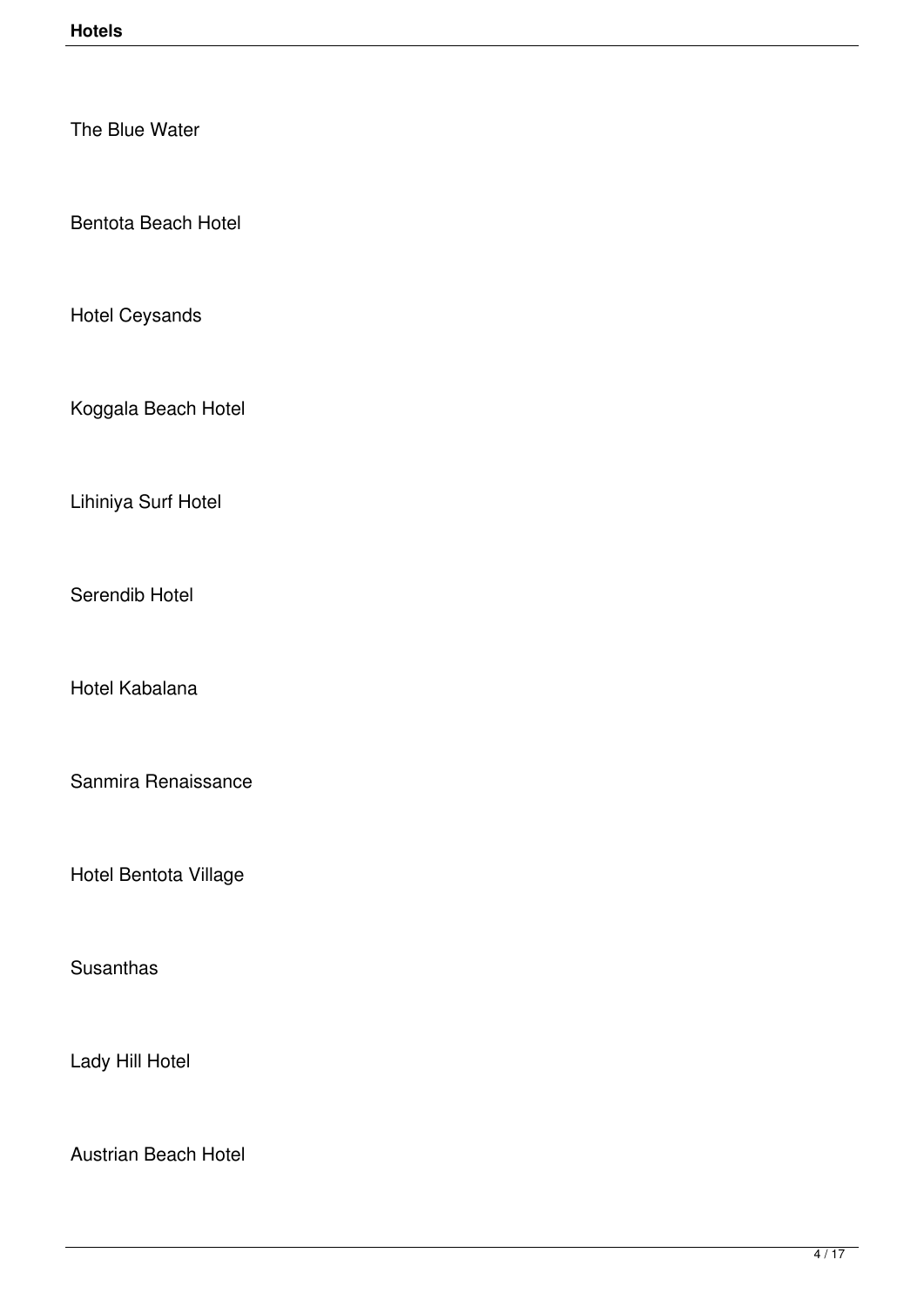Aida Hotel

Ayurveda Walauwa

Club Paradise Hotel

Coral Gardens Hotel

Coral Sands Hotel

Dream Beach Hotel

Emerald Bay

Hikkaduwa Beach Hotel

Villa Ranmenika

Kosgoda Beach Hotel

Lanka Supercorals

Lawrence Hill Paradise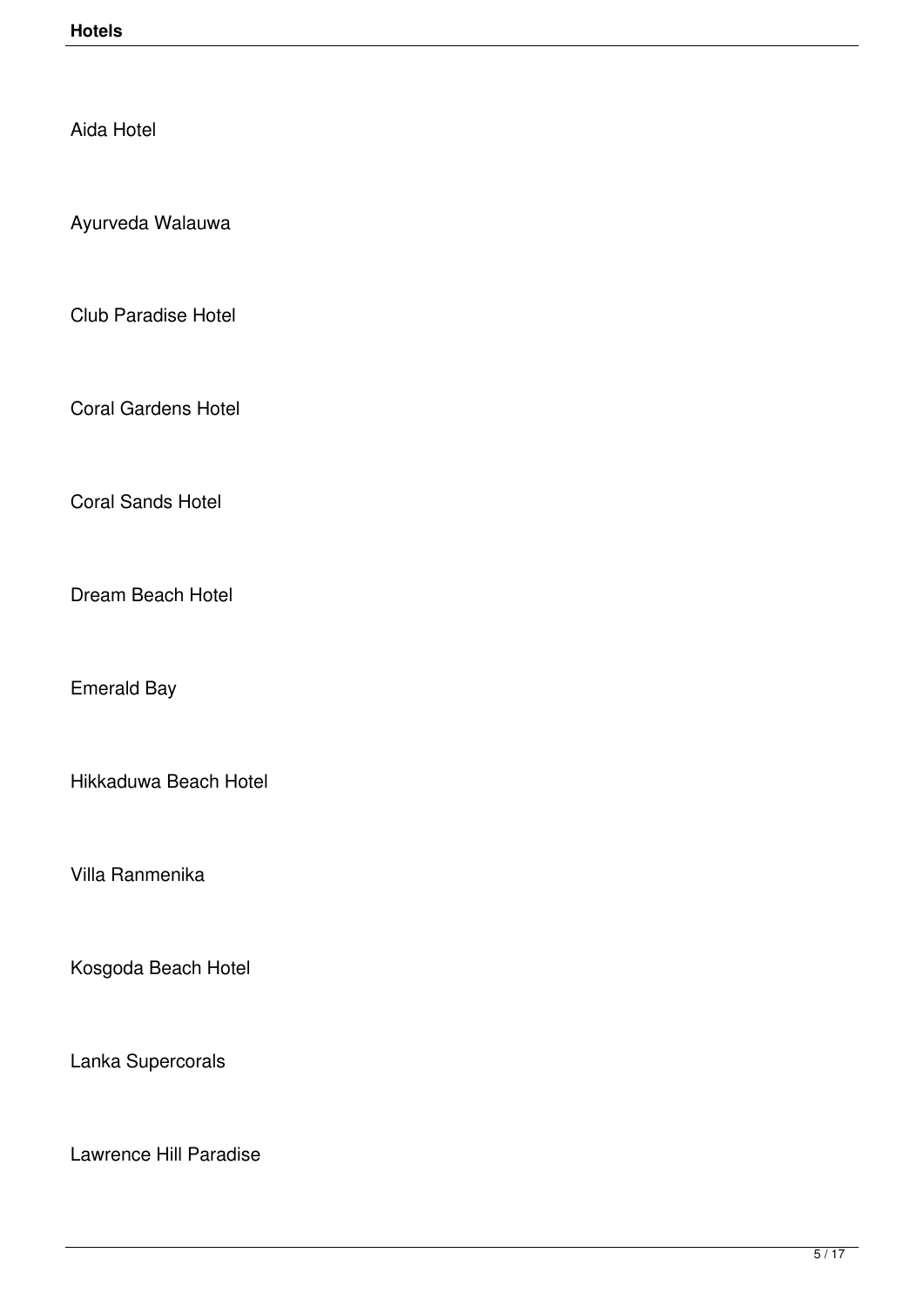Hotel Lanka Paradise

Light House Hotel

# **Kalutara Kandy**

Eden Resort & Spa

Riverina Hotel

Neptune Hotel

Club Palm Garden Hotel

Mermaid Hotel & Club

The Palms

Temple Tree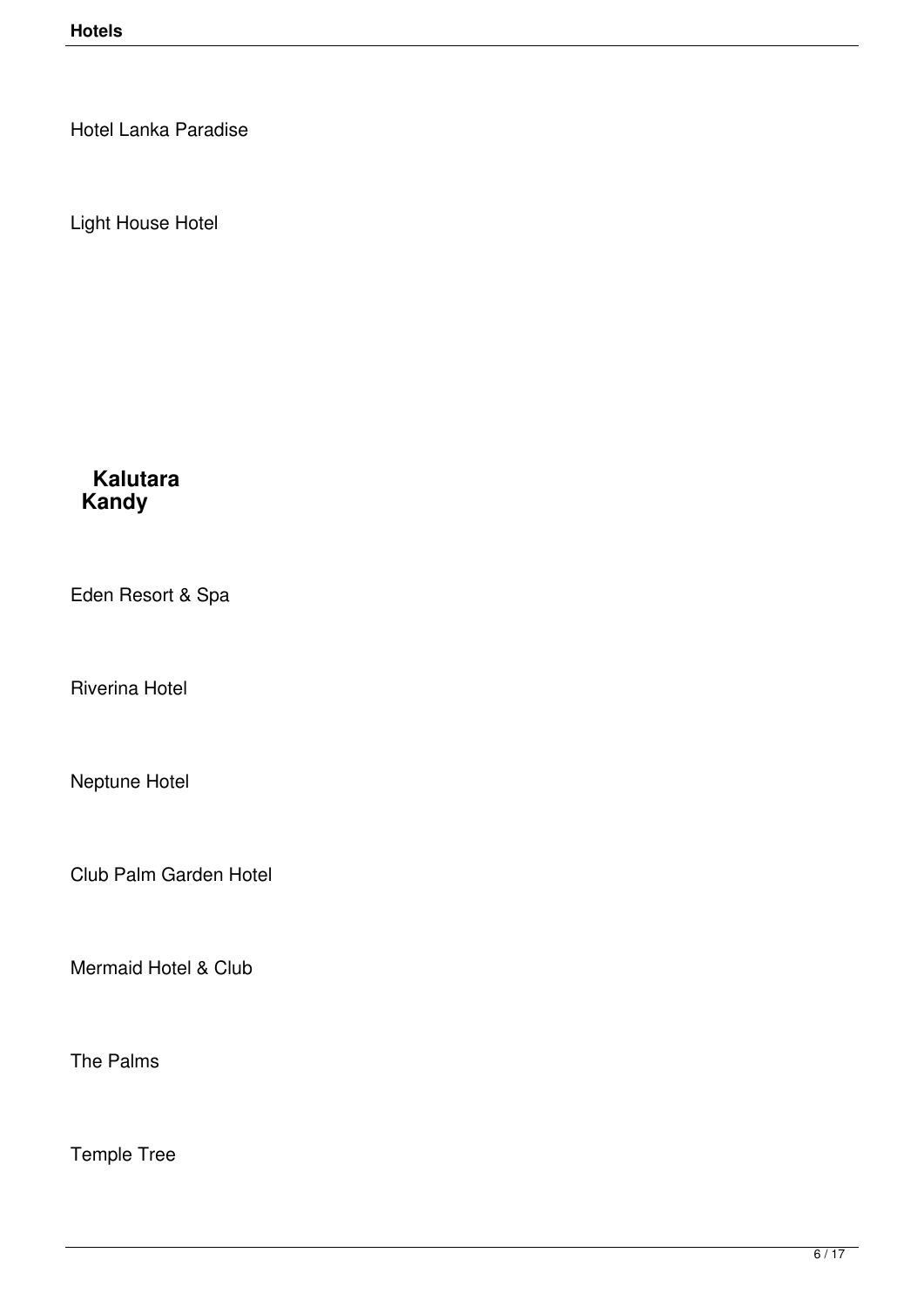Hibiscuss Beach Hotel

Club Bentota Hotel

Nilwala Hotel

Barberyn Reef Hotel

Aida Hotel

Ramada Resort

Induruwa Beach Resort

Kani Lanka Resort

Lanka Princess

rl's Regency Hotel

Mahaweli Reach Hotel

Amaya Hills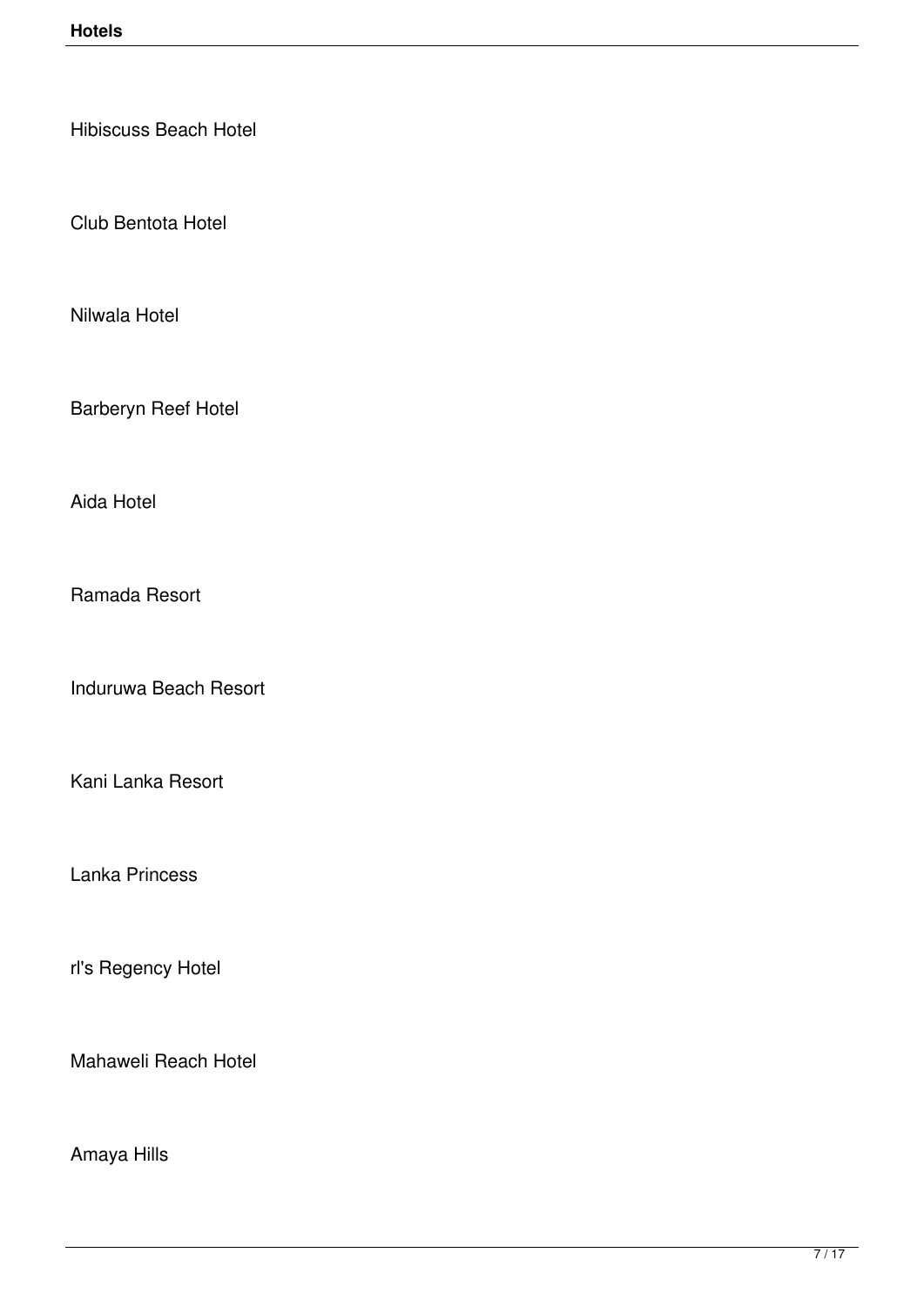Chaaya Citadel Hotel

Hunnas Falls Hotel

Hotel Casamara

Hill Top Hotel

Riverdale Hotel

Hotel Topaz

Devon Hotel

Serene Garden Hotel

Randolee Resorts

Senani Hotel

Mansion Nugawela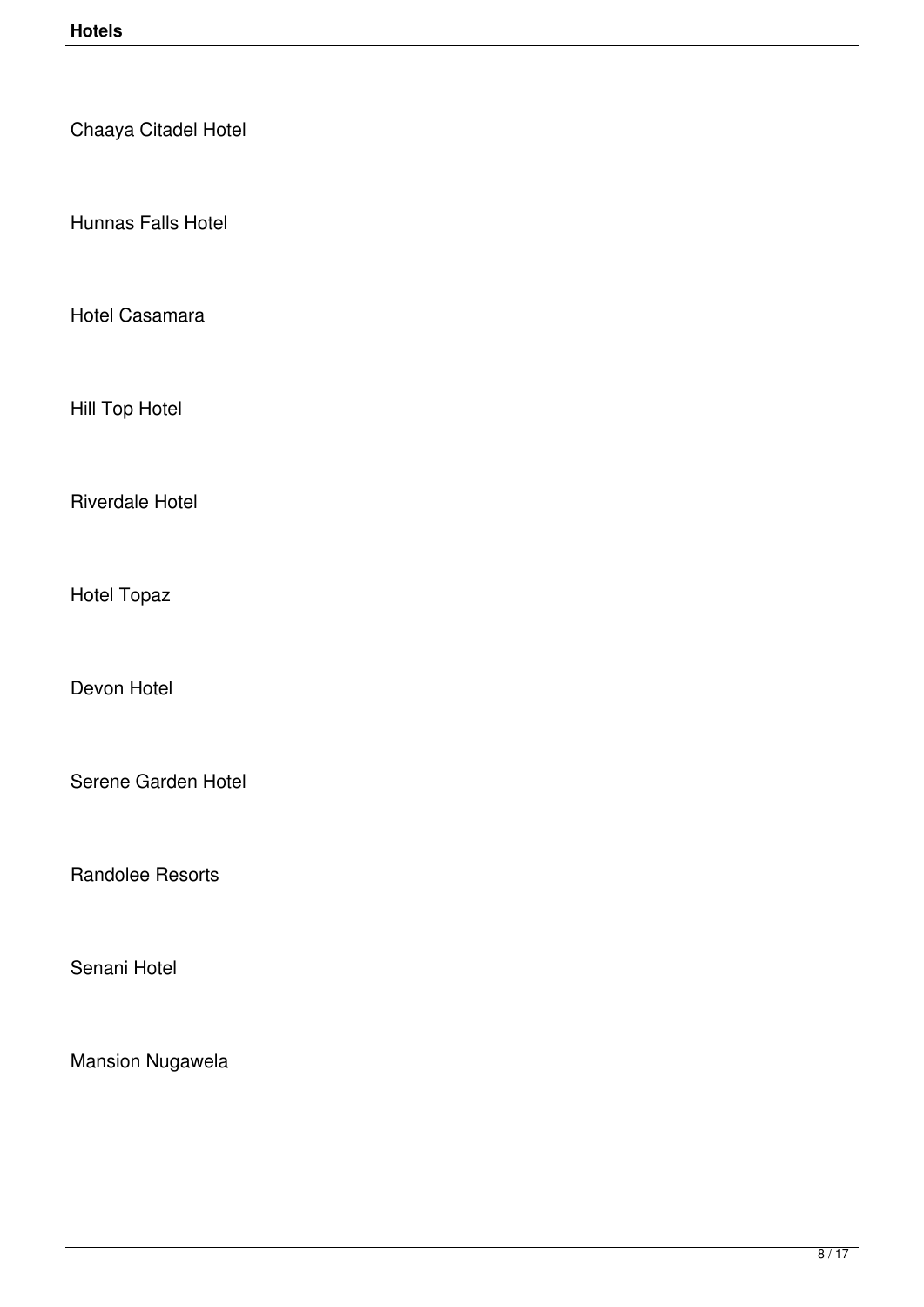## **Matale Monaragala**

Heritance Kandalama

Amaya Lake

Chaaya Village

Sigiriya Village Hotel

Kassapa Lion Royal Resort

Sigiriya Hotel

Gimanhala

Safari Village

Mandara Rosen

Hotel Chamila

Robinson Rest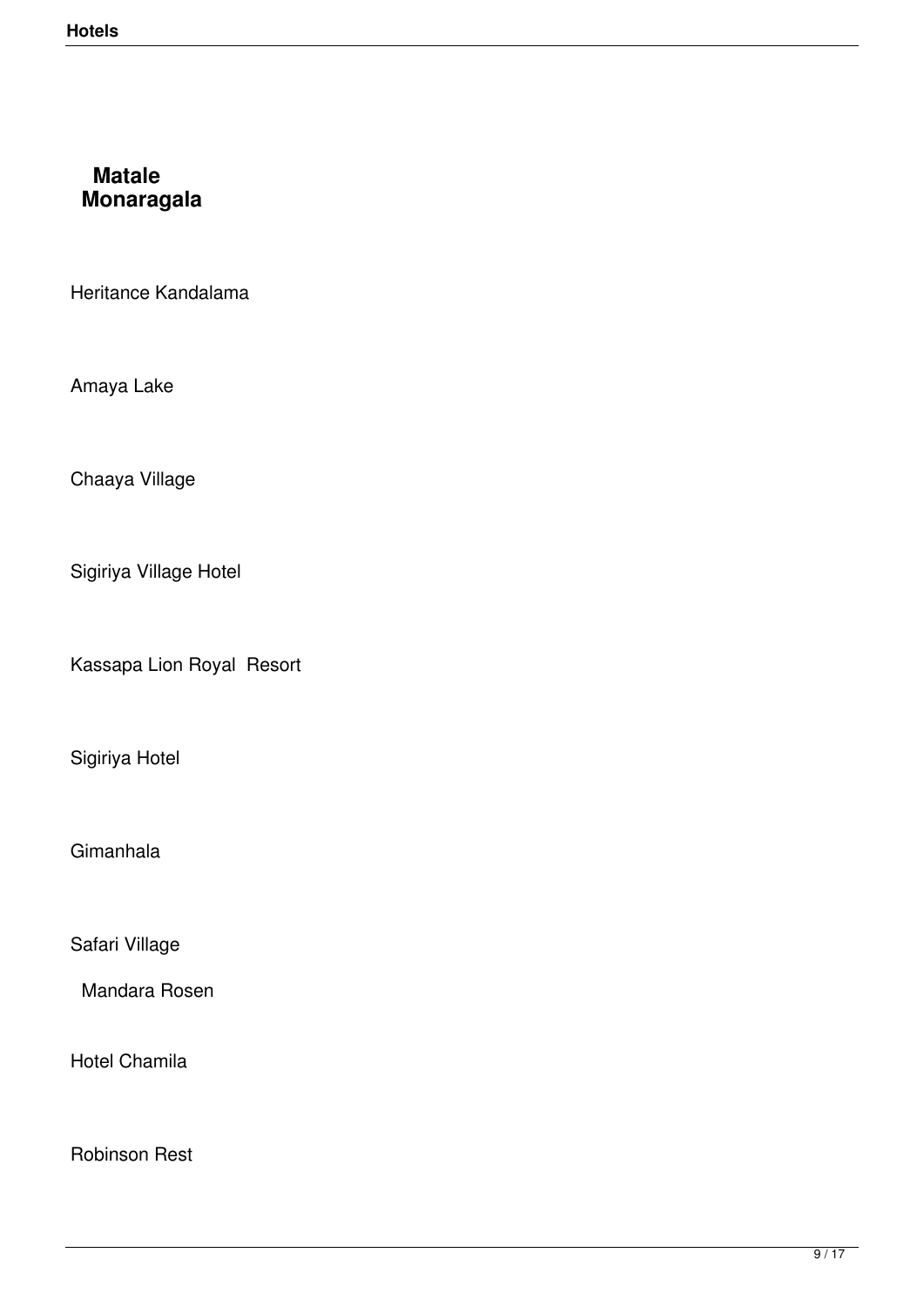Safari Village

Jayasinghe Holiday Resort

Robinson Rest

### **Gampaha Nuwaraeliya**

Pegasus Reef Hotel

Club Hotel Dolphin

Blue Oceanic Beach Hotel

Goldi Sands Hotel

Ranweli Holiday Village

Sea Shells Hotel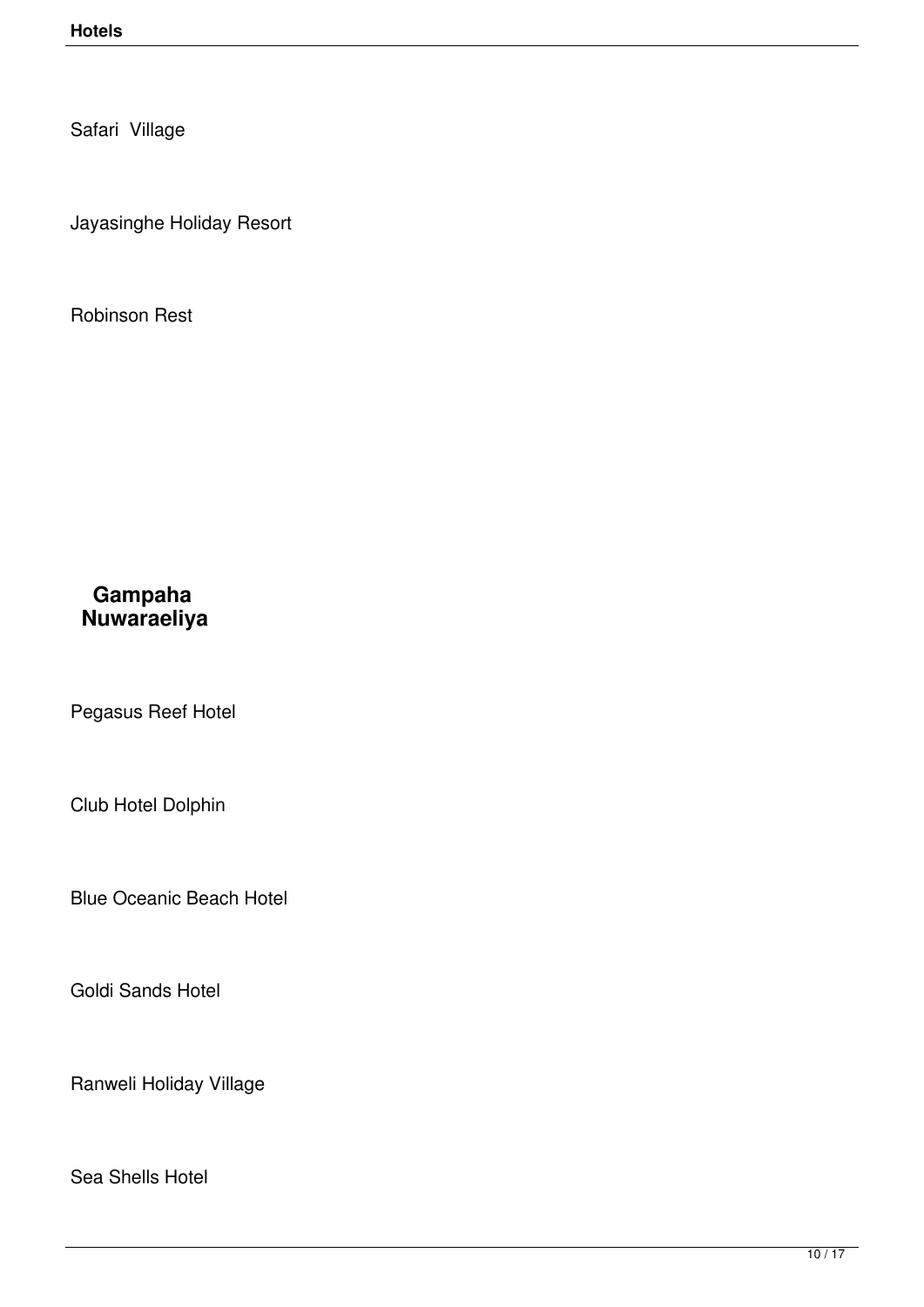Browns Beach Hotel

Camelot Beach Hotel

Misuki Plaza

Paradise Holiday Village

Full Moon Garden Hotel

Biyagama Village

Golden Star Beach Hotel

Hotel Chatumedura Village Inn

Jetwing Ayurveda Pavilion

The Tea Factory Hotel

Grand Hotel

Galway Forest Lodge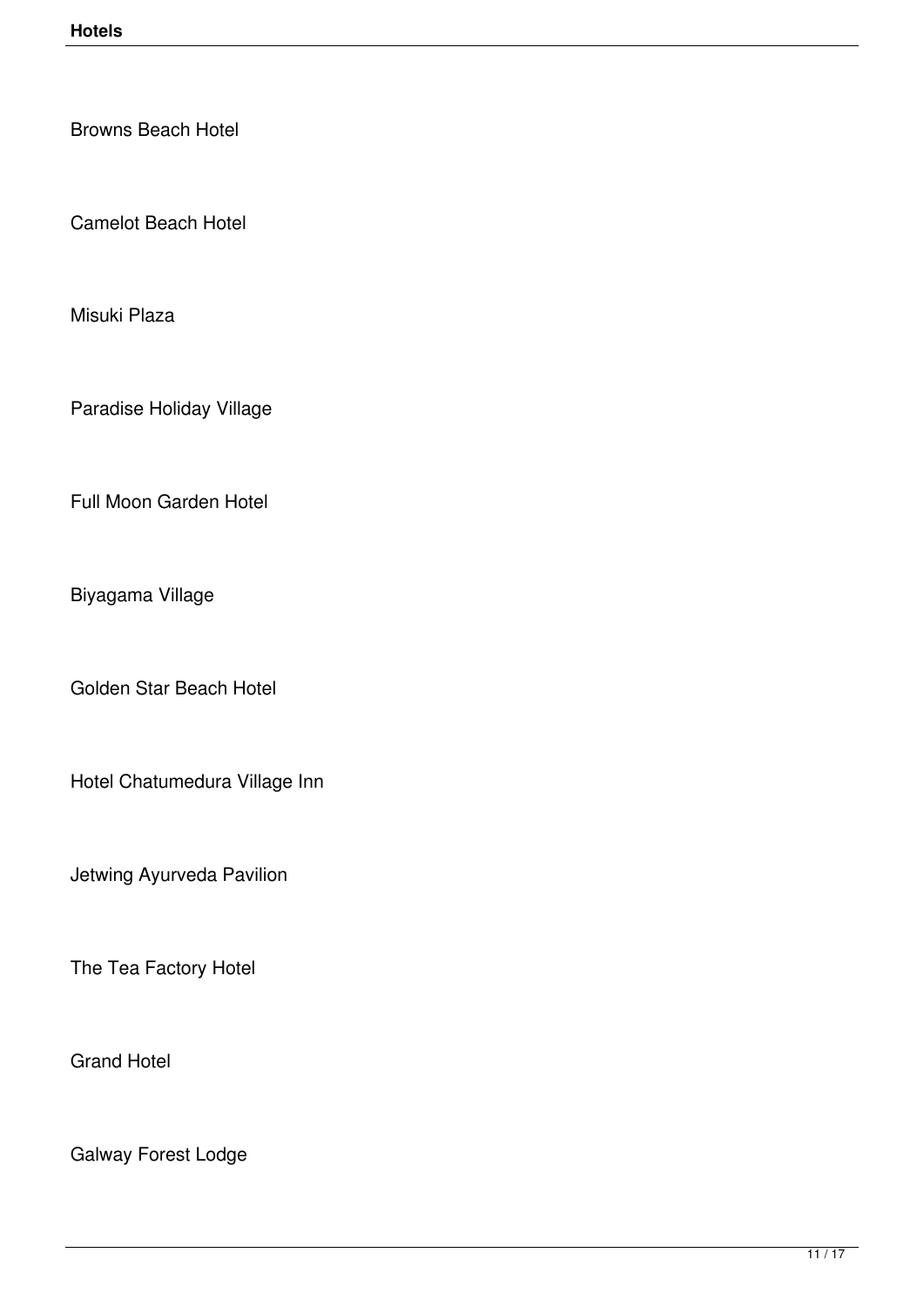St.Andrews Hotel

Windsor Hotel

Glendower Hotel

Sun Hill Hotel

Alpine Hotel

Bandarawela Hotel

Country Comfort

Ella Adventure Park

Hill Club

Prince Hotel

# **Polonnaruwa**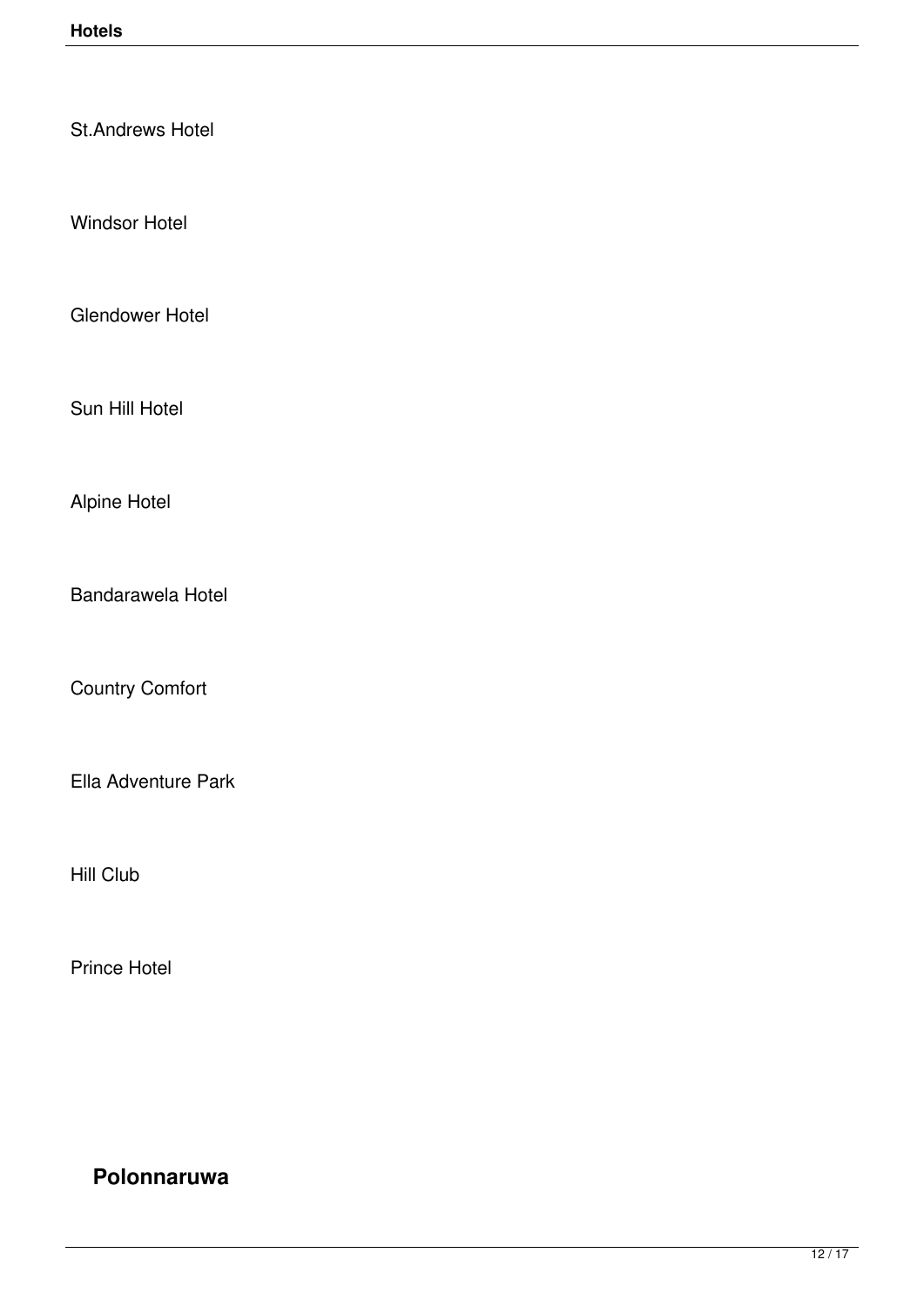# **Hambantota**

The Deer Park Hotel

Royal Lotus Hotel

Cinnamon Loduge

Giritale Hotel

The Village

Sudu Araliya Hotel

Holiday Inn

Hotel Hemalee

The Oasis Hotel

Priyankara Hotel

Tangalle Bay Beach Hotel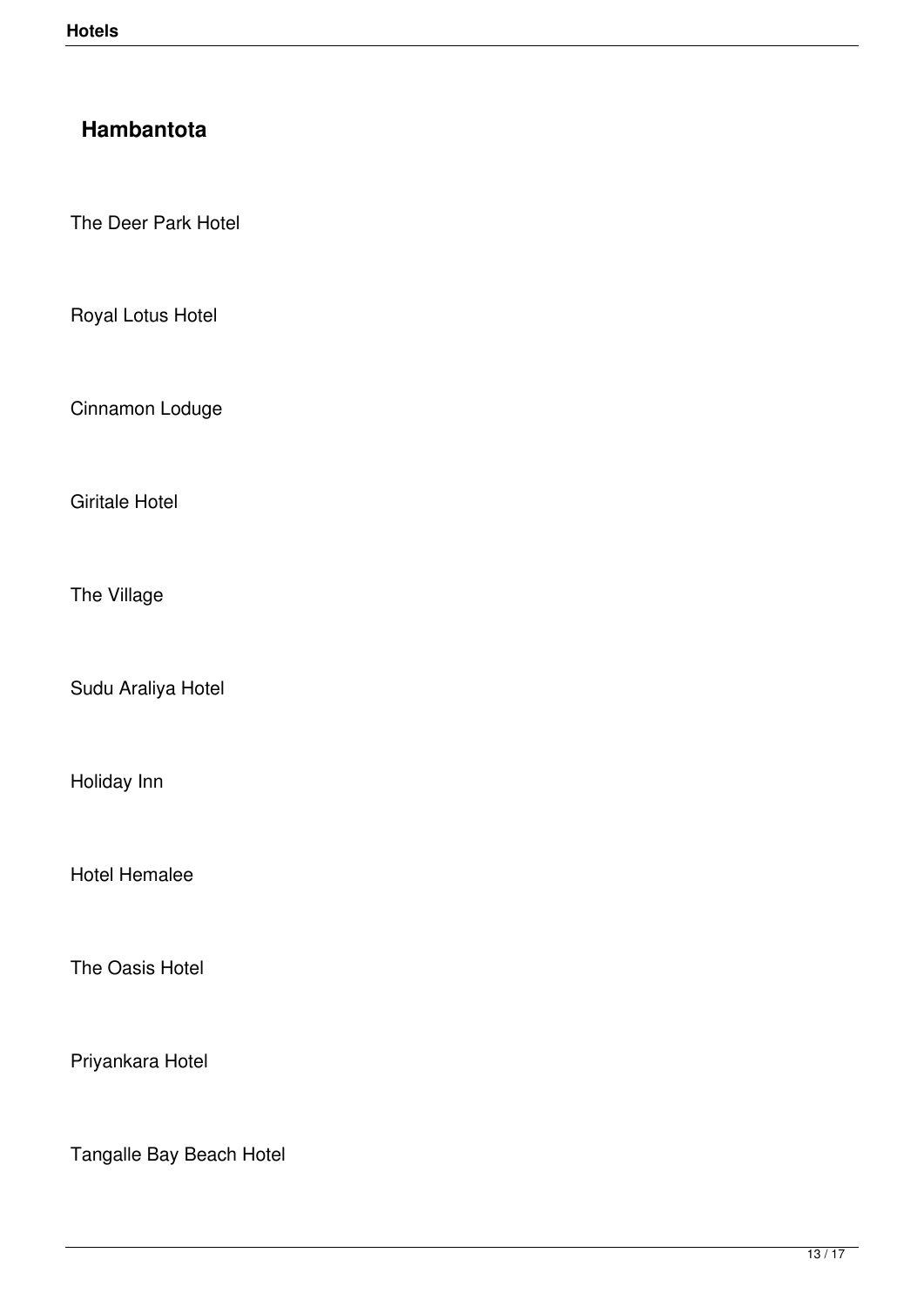E.V.A.Lanka Hotel

### **Anuradhapura Puttalam**

Palm Garden Village Hotel

Miridiya Hotel

Tissawewa Rest House

Randiya Hotel

Club Palm Bay Hotel

Olenka Sunside Beach Hotel

Sanmali Beach Hotel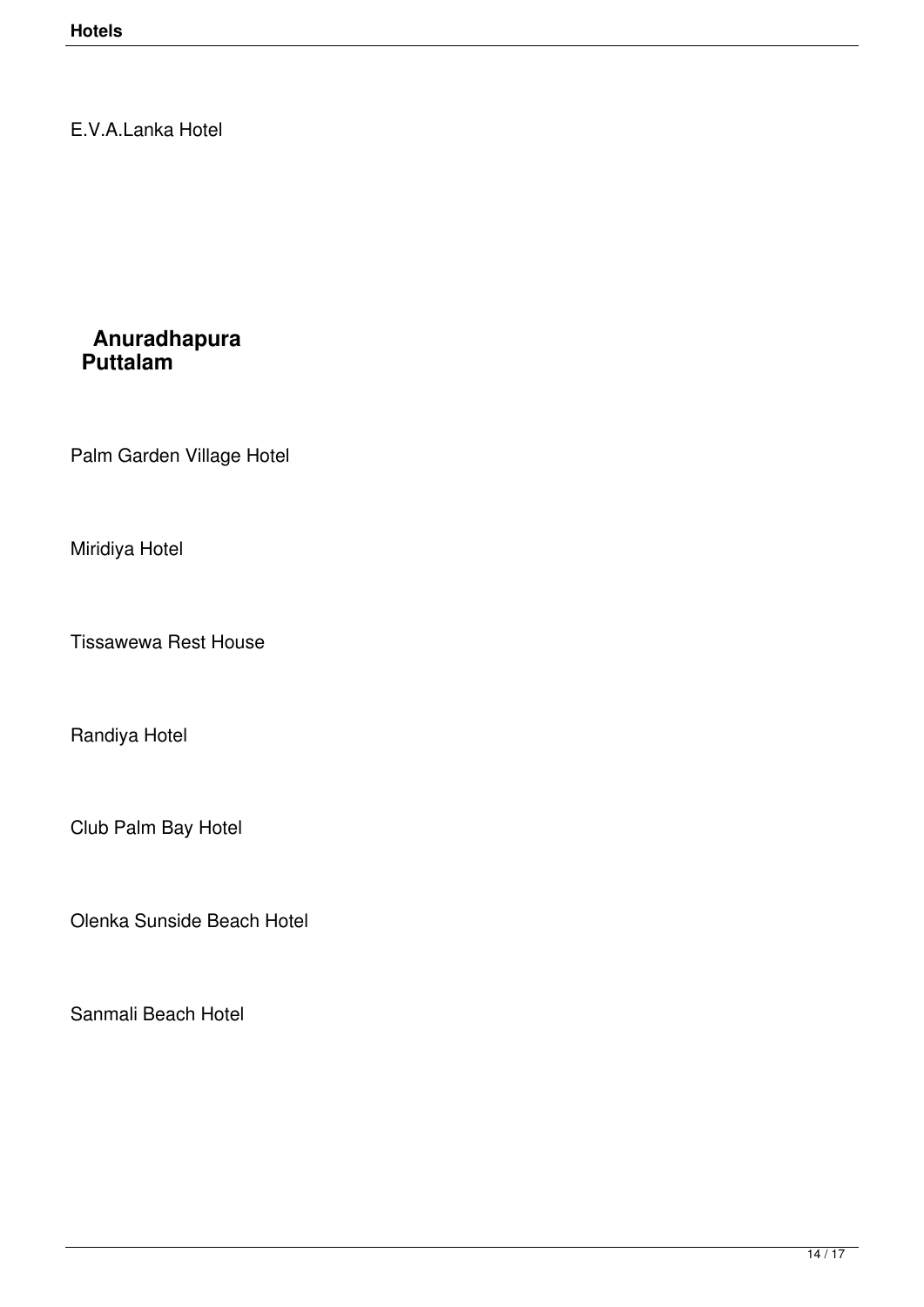## **Trincomalee Matara**

Nilaveli Beach Hotel

Club Oceanic Hotel

Nilaveli Garden Inn

Welcomb Hotel

Lotus Park Hotel

Lalitha Hotel

Dickwella Resort & Spa

Hotel T.K.Green Garden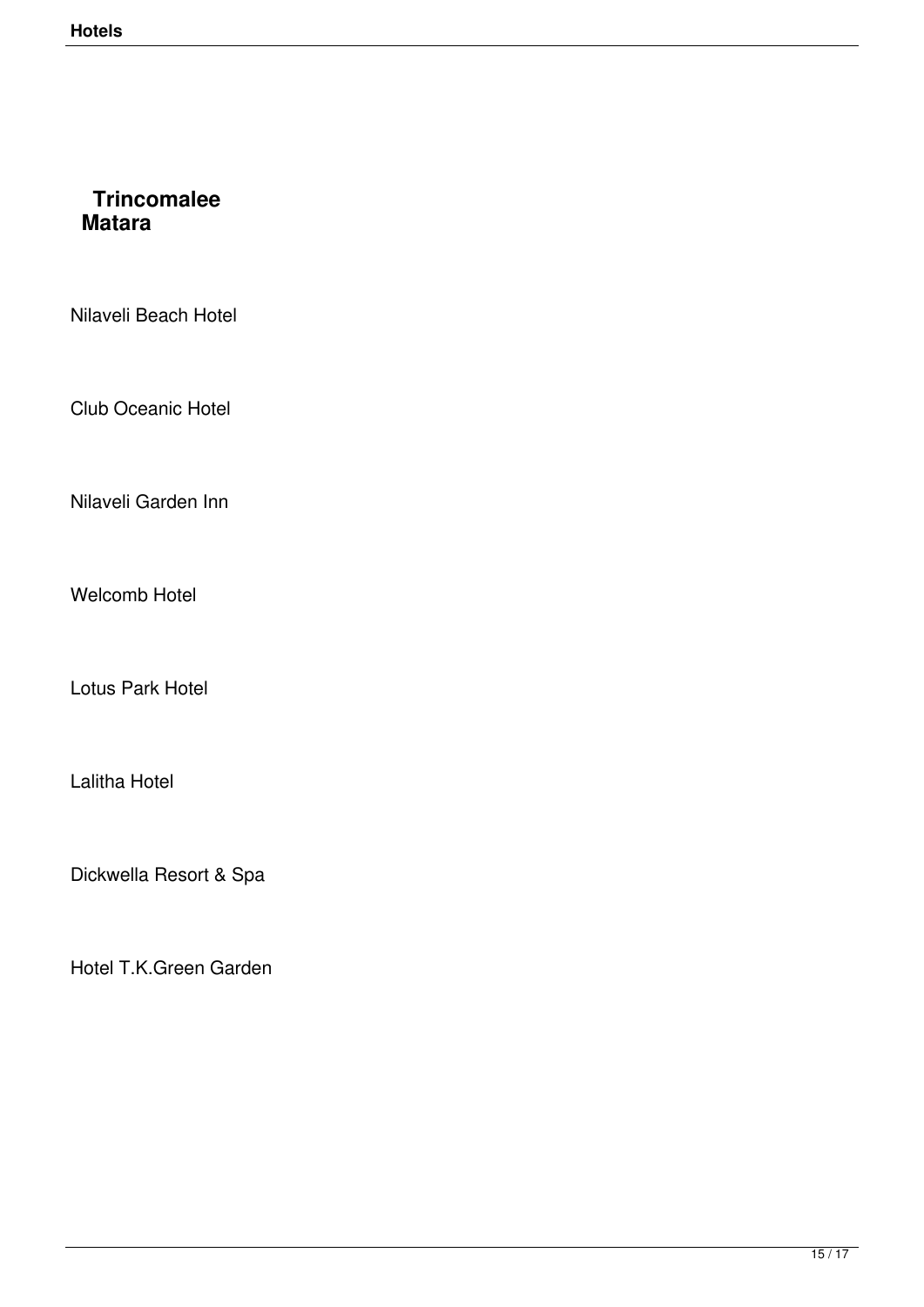### **Kurunegala Rathnapura**

Hotel Yapahuwa Paradise

Kandyan Reach Hotel

Centauria Tourist Hotel

Rathnaloka Tour Inn